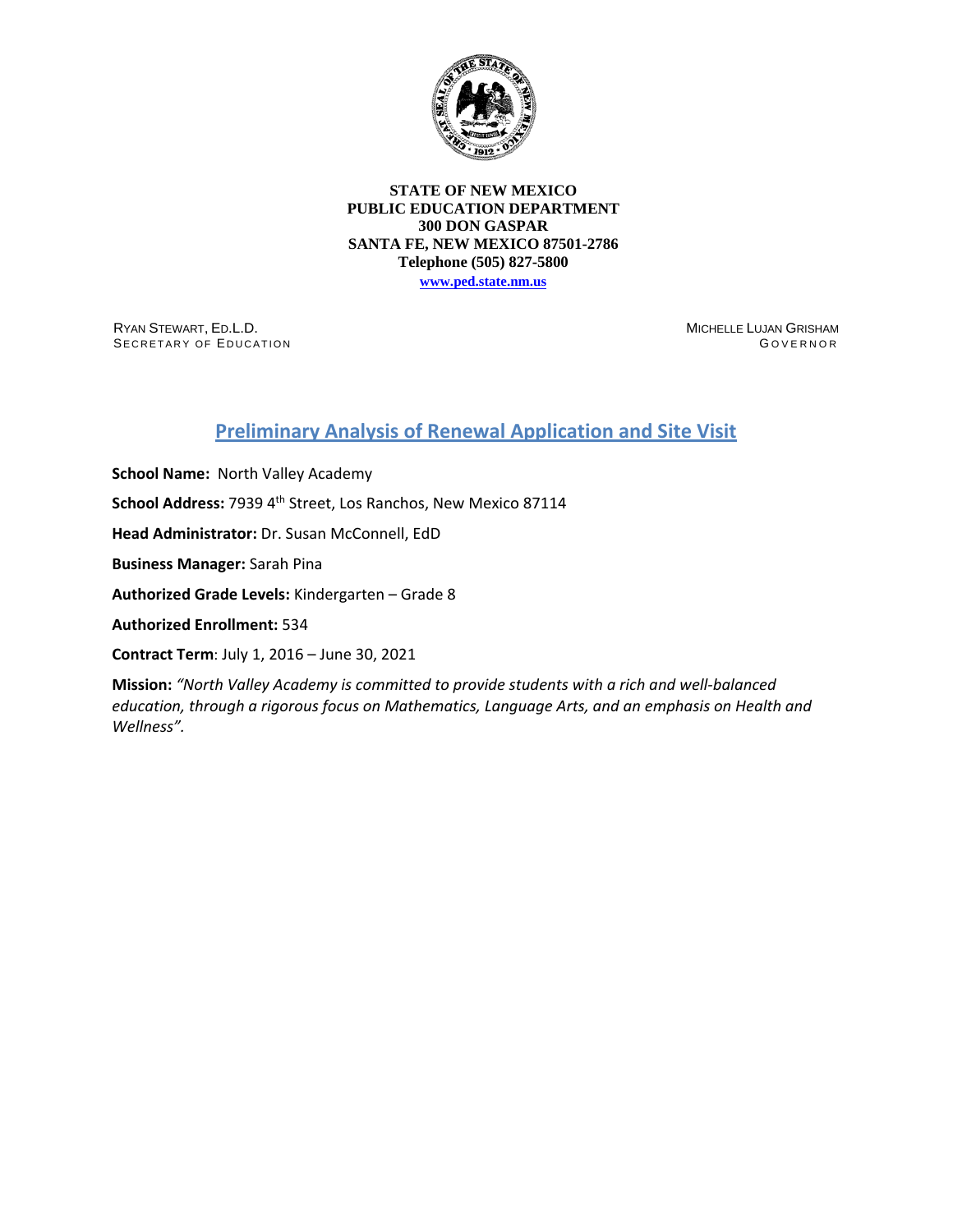Analysis of Renewal Application and Site Visit November 2020 Page **2** of **7**

## *Summary of Performance*

Academic. The school's academic performance has been evaluated under two different accountability systems throughout the term of its contract; A-F School Grading Report in school years 2016-2017 and 2017-2018 & the New Mexico System of School Support and Accountability in school years 2018-2019 and 2019-2020.

North Valley Academy (NVA) has maintained stabile academic performance over the course of its contract term. Conversely, it has demonstrated a slight decline in its Reading proficiency from the 2016-17 to 2018-19 academic years, while demonstrating a slight growth in Math proficiency, when comparing the same academic years. In 2018-19, NVA evidenced a 30% Reading proficiency compared to the State's 34% overall Reading proficiency rate, while the school's Math proficiency rate was 26% compared to the State proficiency rate of 21%.

The school's Overall Academic Performance during the contract term was a **C** *letter grade*, **C** *letter grade*, and **Traditional Support School** designation, respectively. The school received a **designation of excelle**nce in math growth in 2018-2019.

Further, the school has performed wellwith its mission-specific goals two (2) out of the three (3) years of evaluation; earning an overall rating of "*Meets Standard*" during the 2016-17 and 2018-19 academic year(s). The school earned an overall rating of "*Does Not Meet Standard*" on its mission-specific goal indicator during the 2017-18 academic year.

*Financial*. Over the course of the contract, the school received three (3) audit findings derived from published audited financial statements from 2016-2017 through 2018-2019. The findings consist of no repeat findings, no material weaknesses, no significant deficiencies and three (3) noncompliance/other matter findings. In the most recent reporting year, 2018-2019, the school received two (2) audit findings classified as other matter, none of which were repeat findings. North Valley Academy is on a quarterly reporting schedule. The Business Manager is responsive to requests and reports are submitted in a timely manner. The school has not had major issues with achieving approved budget status and has not had a negative cash position.

NVA has shown slight downward membership trends and have budgeted accordingly, however their membership is showing resilience in the current reporting period counts. With the exception of the first year of the contract, the school has done an exceptional job of making good financial choices and operating well within operating revenue, resulting in an exuberant cash balance. The school has also shown a commitment to prioritizing classroom spending by staying consistently above the recommended 65% for schools of their size.

Currently, this LEA has no financial concerns.

*Organizational.* During the most recent year evaluated (2019-20), the school did not receive any "*Falls Far Below Standard*" indicator ratings. NVA received four (4) "*Working to Meet Standard*" indicator ratings; one of which was a repeated "*Working to Meet Standard*" rating for the Business Management and Oversight: meeting financial reporting and compliant requirements indicator, as a result of audit finding(s) on the its Audit Reports for FY18 and FY19. NVA has demonstrated consistent improvement in its organizational framework from the first year of its contract (2016-17) earning five (5) "*Falls Far Below Standard*" ratings and two (2) "*Working to Meet Standard*" ratings to the most recent year (2019- 20) receiving four (4) "*Working to Meet Standard*" ratings with the remainder rated as *"Meets Standard".*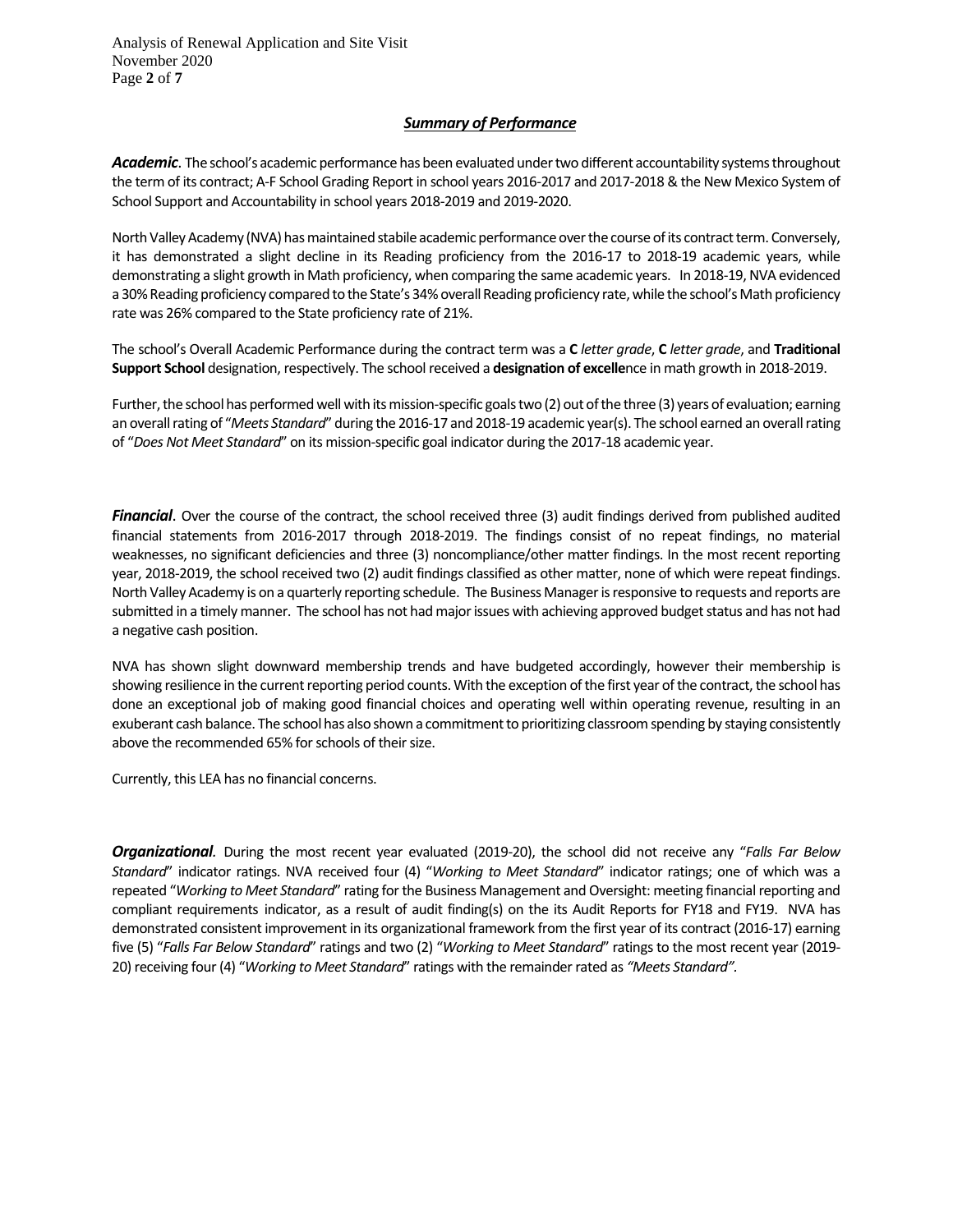| <b>PART A:</b> | Data analysis provided by CSD                                                                                 |
|----------------|---------------------------------------------------------------------------------------------------------------|
|                | Please see Part A - Summary Data Report based on accountability and reporting data from Current Charter       |
|                | Contract term                                                                                                 |
| <b>PART B:</b> | Progress Report provided by the School                                                                        |
|                | Please see Part B for the school's self-report on the progress of meeting the academic performance, financial |
|                | compliance and governance responsibilities of the charter school, including achieving the goals, objectives,  |
|                | student performance outcomes, state standards of excellence and other terms of the charter contract,          |
|                | including the accountability requirements set forth in the Assessment and Accountability Act during the       |
|                | <b>Current Charter Term.</b>                                                                                  |

|                | The PED team reviewed the school's Part B (Progress Report) and       |                                          |
|----------------|-----------------------------------------------------------------------|------------------------------------------|
|                | conducted a virtual renewal site visit on October 28, 2020.           |                                          |
|                | Ratings are based on the rubric provided in the application.          |                                          |
| <b>Section</b> | <b>Indicator</b>                                                      | <b>Final Rating</b>                      |
|                | <b>ACADEMIC PERFORMANCE</b>                                           |                                          |
| 1.a            | Department's Standards of Excellence-                                 | <b>Meets the Standard</b>                |
|                | <b>Overall NM School Grade</b>                                        |                                          |
|                | 2016-2017: C letter-grade                                             |                                          |
|                | 2017-2018: Cletter-grade                                              |                                          |
|                | NM System of School Support and Accountability                        |                                          |
|                | 2018-2019: Traditional Support School designation with a              |                                          |
|                | a designation of excellence in math growth                            |                                          |
|                | 2019-2020: No data available for schools                              |                                          |
| 1.b            | <b>Specific Charter Goals</b>                                         | <b>Demonstrates Substantial Progress</b> |
|                | Schools that have met all of their school specific goals in each year |                                          |
|                | of the contract term do NOT provide a narrative.                      |                                          |
|                | Reading growth and proficiency grades K-5<br>$\bullet$                |                                          |
|                | Math growth and proficiency grades K-5<br>$\bullet$                   |                                          |
|                | Reading growth and proficiency grades 6-8<br>$\bullet$                |                                          |
|                | Math growth and proficiency grades 6-8                                |                                          |
|                | <b>FINANCIAL COMPLIANCE</b>                                           |                                          |
| 2.a            | <b>Audit</b>                                                          | <b>Demonstrates Substantial Progress</b> |
|                | Schools that have received no material weakness, significant          |                                          |
|                | deficiency, or repeat audit findings in each of the annual audits     |                                          |
|                | during the term of the contract do NOT complete this Section.         |                                          |
|                | [Organizational Performance Framework 2a and 2b]                      |                                          |
|                | [Organizational Performance Framework 2a-2e]                          |                                          |
| 2.b            | <b>Board of Finance</b>                                               | <b>Meets the Standard</b>                |
|                | Schools that have maintained all Board of Finance authority during    |                                          |
|                | the entire term of the contract do NOT complete this Section. If      |                                          |
|                | required to complete this section, provide a narrative explaining the |                                          |
|                | actions taken (improved practices and outcomes).                      |                                          |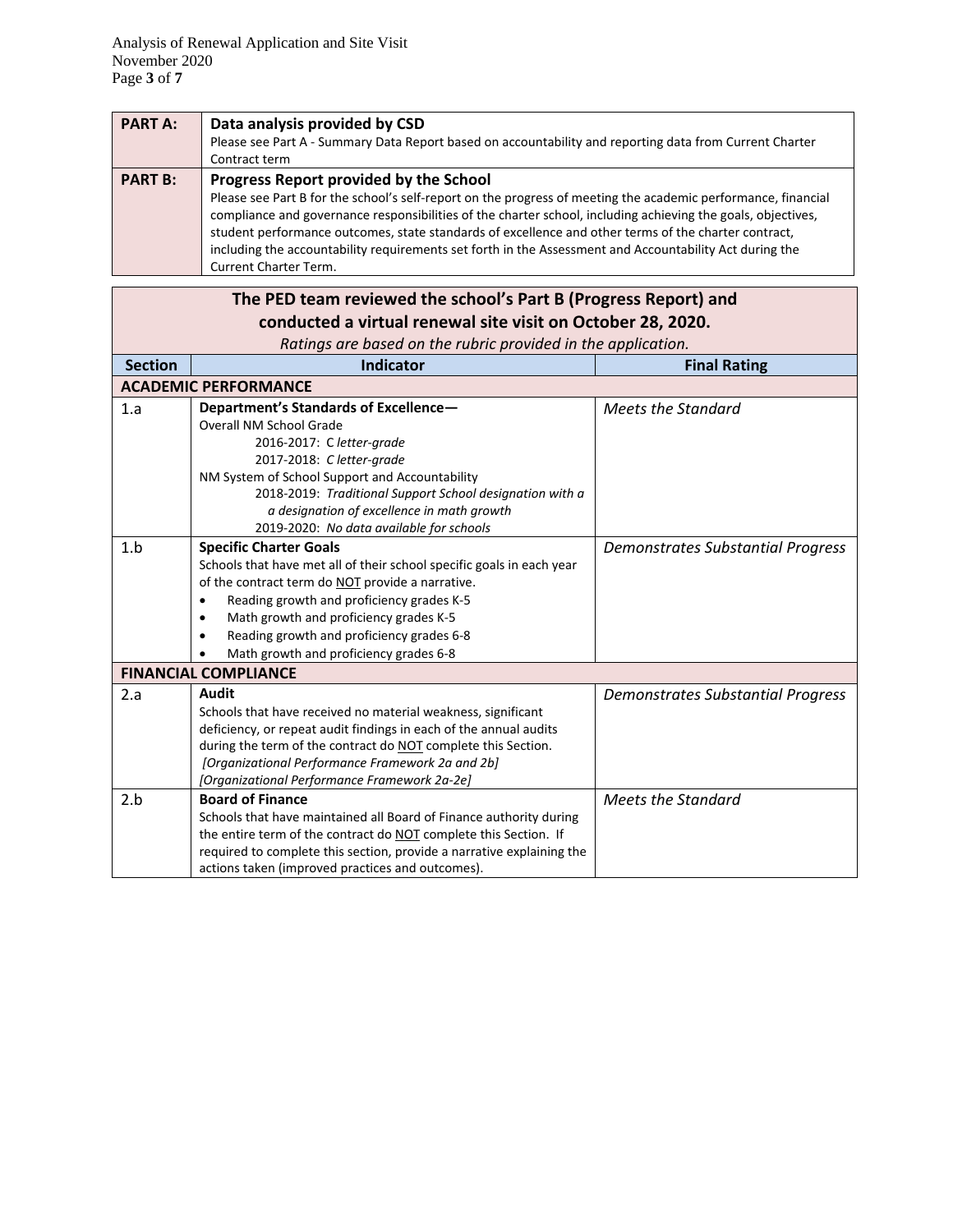| 2c  | <b>Additional Financial Information</b>                                               |                                                                |              |                                              |                      |                               |                           |  |
|-----|---------------------------------------------------------------------------------------|----------------------------------------------------------------|--------------|----------------------------------------------|----------------------|-------------------------------|---------------------------|--|
|     | <b>NORTH VALLEY ACADEMY</b>                                                           |                                                                |              |                                              |                      |                               |                           |  |
|     |                                                                                       | <b>MEMBERSHIP</b>                                              |              |                                              |                      |                               |                           |  |
|     |                                                                                       |                                                                |              | <b>Enrollment CAP</b>                        | 534                  |                               |                           |  |
|     |                                                                                       |                                                                |              | 2021 Budgeted MEM                            | 458                  |                               |                           |  |
|     |                                                                                       |                                                                |              | Actual 40D 10-01-2020                        | 437                  |                               |                           |  |
|     |                                                                                       |                                                                |              |                                              |                      |                               |                           |  |
|     |                                                                                       | <b>Funded Membership</b>                                       |              | 467                                          | 459                  | 469                           | 471                       |  |
|     |                                                                                       |                                                                |              | OPERATIONAL EXPENSES vs. OPERATIONAL REVENUE |                      |                               |                           |  |
|     |                                                                                       |                                                                |              | 2016-17                                      | 2017-18              | 2018-19                       | 2019-20                   |  |
|     |                                                                                       | <b>Direct Inst</b><br><b>Student Sup</b>                       | 1000<br>2100 | 2,128,179<br>136,880                         | 2,030,284<br>146,405 | 2,193,960<br>190,153          | 2,580,428<br>164,769      |  |
|     |                                                                                       | <b>Instrtnl Sup</b>                                            | 2200         | 9,764                                        | 9,104                | 9,440                         | 7,208                     |  |
|     |                                                                                       | Central Admin                                                  | 2300         | 21,905                                       | 150,911              | 173,243                       | 181,987                   |  |
|     |                                                                                       | School Admin                                                   | 2400         | 173,089                                      | 30,647               | 43,917                        | 60,022                    |  |
|     |                                                                                       | Central Svcs                                                   | 2500         | 262,103                                      | 211,498              | 167,283                       | 306,169                   |  |
|     |                                                                                       | Maint/Ops                                                      | 2600         | 398,154                                      | 344,360              | 244,513                       | 227,370                   |  |
|     |                                                                                       | <b>Food Svc</b>                                                | 3100         | 0                                            | 0                    | 0                             | 0                         |  |
|     |                                                                                       | Other                                                          | other        | 0                                            | 0                    | 111                           | 1,188                     |  |
|     |                                                                                       | <b>Total Operting Exp</b>                                      |              |                                              | 3,130,074 2,923,209  | 3,022,620                     | 3,529,141                 |  |
|     |                                                                                       | <b>Total Operational Rev</b>                                   |              |                                              |                      | 2,758,484 3,195,129 3,221,445 | 4,176,954                 |  |
|     |                                                                                       | Surplus                                                        |              | (371, 590)                                   | 271,920              | 198,825                       | 647,813                   |  |
|     |                                                                                       |                                                                |              | $-12%$                                       | 9%                   | 7%                            | 18%                       |  |
|     |                                                                                       | Year End CASH balance                                          |              | 138,632                                      | 410,553              |                               | 609,375 1,257,188         |  |
|     |                                                                                       |                                                                |              | <b>DISTRIBUTION OF EXPENSES</b>              |                      |                               |                           |  |
|     |                                                                                       | <b>Instructional Cost</b>                                      |              | 2,274,823                                    | 2,185,793            | 2,393,553                     | 2,752,405                 |  |
|     |                                                                                       | % of total operating exp                                       |              | 73%                                          | 75%                  | 79%                           | 78%                       |  |
|     |                                                                                       | Per student membership                                         |              | \$4,871                                      | \$4,762              | \$5,104                       | \$5,850                   |  |
|     |                                                                                       | Admin Support                                                  |              | 457,097                                      | 393,056              | 384,443                       | 548,178                   |  |
|     |                                                                                       | % of total operating exp                                       |              | 15%                                          | 13%                  | 13%                           | 16%                       |  |
|     |                                                                                       | Per student membership                                         |              | \$979                                        | \$856                | \$820                         | \$1,165                   |  |
|     | <b>CONTRACTUAL, ORGANIZATIONAL, AND GOVERNANCE</b>                                    |                                                                |              |                                              |                      |                               |                           |  |
| 3.a | <b>Material Terms</b>                                                                 |                                                                |              |                                              |                      |                               | <b>Meets the Standard</b> |  |
|     |                                                                                       | All schools must provide a response for this section of the    |              |                                              |                      |                               |                           |  |
|     | application.                                                                          |                                                                |              |                                              |                      |                               |                           |  |
|     | Data-Drive Instruction, including instruction guided by                               |                                                                |              |                                              |                      |                               |                           |  |
|     | Formative Assessments.<br>PLC-Based Professional Development, including instructional |                                                                |              |                                              |                      |                               |                           |  |
|     | $\bullet$                                                                             |                                                                |              |                                              |                      |                               |                           |  |
|     | Coaching.<br>$\bullet$                                                                | School Focus is Health and Wellness.                           |              |                                              |                      |                               |                           |  |
|     | $\bullet$                                                                             | AN INNOVATIVE EDUCATIONAL APPROACH AND PHILOSOPHY              |              |                                              |                      |                               |                           |  |
|     | using:                                                                                | Blended Technology including a blended use of                  |              |                                              |                      |                               |                           |  |
|     |                                                                                       | computer-based learning in both classrooms and homework;       |              |                                              |                      |                               |                           |  |
|     |                                                                                       | Mastery Progression which is individual, functional mastery of |              |                                              |                      |                               |                           |  |
|     |                                                                                       | each level, prior to moving to the next level.                 |              |                                              |                      |                               |                           |  |
|     | ٠                                                                                     | After School Programs, such as art and music, Cheerleading,    |              |                                              |                      |                               |                           |  |
|     | Basketball, and Soccer.                                                               |                                                                |              |                                              |                      |                               |                           |  |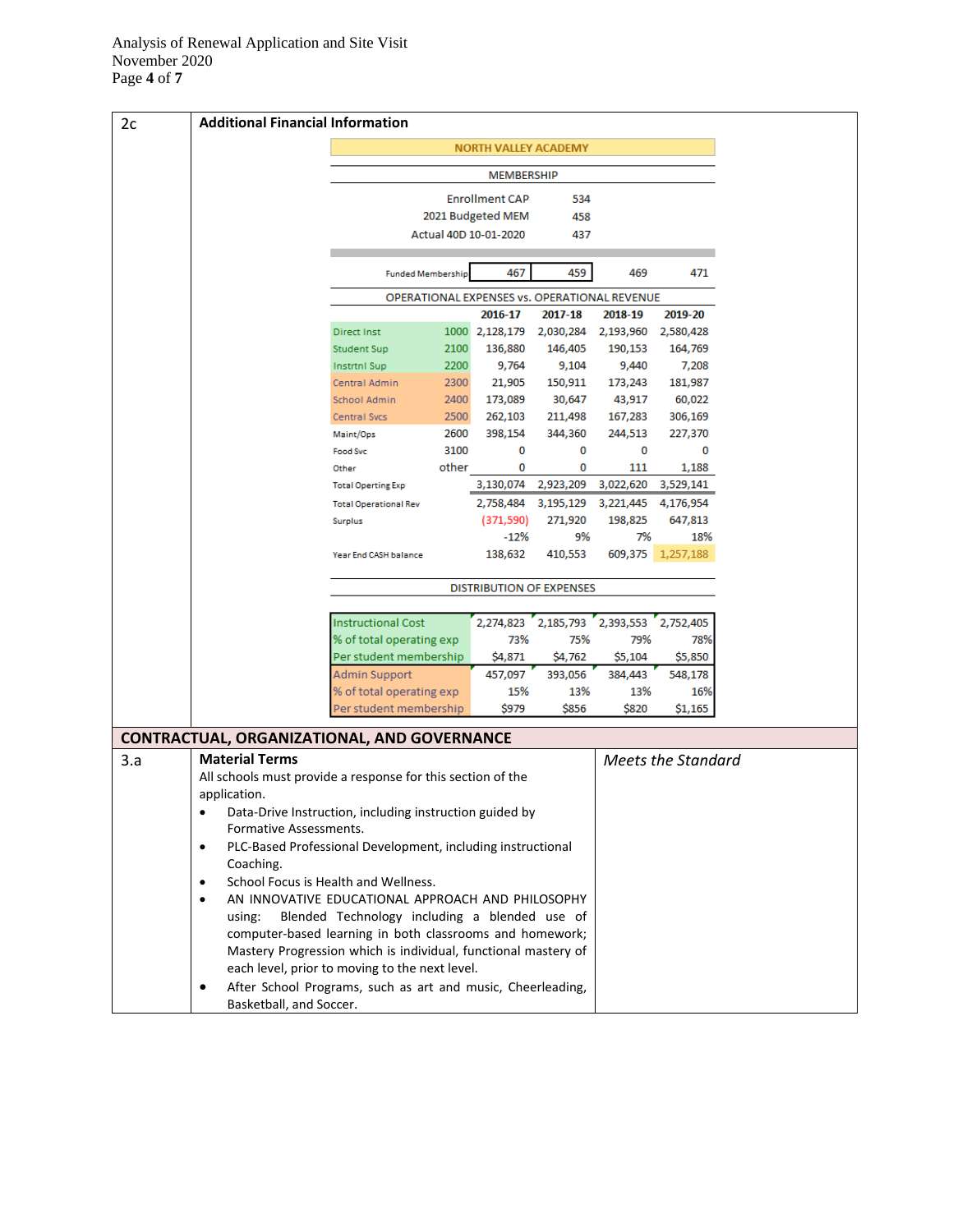| 3.b | <b>Organizational Performance Framework</b><br>Schools that do not have any repeated "working to meet" ratings or<br>any "falls far below" ratings on the most recent organizational<br>performance framework evaluation do NOT complete this Section.<br>[Organizational Performance Framework 1b-1g, 4a-4c, and 5a-5c]<br>[Organizational Performance Framework 1b-1f, 4a-4e, and 5a-5d] | Meets the Standard |
|-----|--------------------------------------------------------------------------------------------------------------------------------------------------------------------------------------------------------------------------------------------------------------------------------------------------------------------------------------------------------------------------------------------|--------------------|
|     | Any OCR complaints or formal special education complaints,<br>identify those, provide all communication related to those, and<br>describe the current status in an Appendix, referenced in narrative<br>by name.                                                                                                                                                                           | None Known         |
| 3.c | <b>Governance Responsibilities</b><br>All schools must provide a response for this section of the<br>application.<br>[Organizational Performance Framework 3a and 3b]<br>[Organizational Performance Framework 3a-3c]                                                                                                                                                                      | Meets the Standard |

Parts C, D, and E were provided by the school as part of the renewal application.

| <b>PART C:</b> | <b>Financial Statement</b>                                                                                       |  |  |  |  |  |  |
|----------------|------------------------------------------------------------------------------------------------------------------|--|--|--|--|--|--|
|                | A financial statement that discloses the costs of administration, instruction and other spending categories for  |  |  |  |  |  |  |
|                | the charter school that is understandable to the general public that allows comparison of costs to other         |  |  |  |  |  |  |
|                | schools or comparable organizations and that is in a format required by the department.                          |  |  |  |  |  |  |
| <b>PART D</b>  | <b>Petitions</b>                                                                                                 |  |  |  |  |  |  |
|                | A petition in support of the charter school renewing its charter status signed by not less than sixty-five<br>1. |  |  |  |  |  |  |
|                | percent of the employees in the charter school, with certified affidavit.                                        |  |  |  |  |  |  |
|                | Number: 44 out of 45 Percentage: 98%                                                                             |  |  |  |  |  |  |
|                | A petition in support of the charter school renewing its charter status signed by at least seventy-five<br>2.    |  |  |  |  |  |  |
|                | percent of the households whose children are enrolled in the charter school, with certified affidavit.           |  |  |  |  |  |  |
|                | Number: 279<br>Percentage: 77%                                                                                   |  |  |  |  |  |  |
| <b>PART E:</b> | Description of the Charter School Facilities and Assurances                                                      |  |  |  |  |  |  |
|                | A description of the charter school facilities and assurances that the facilities are in compliance with the     |  |  |  |  |  |  |
|                | requirements of Section 22-8B-4.2 NMSA 1978.<br>A copy of the facility lease agreement as Appendix D<br>1.       |  |  |  |  |  |  |
|                |                                                                                                                  |  |  |  |  |  |  |
|                | A narrative description of its facilities and attach the school's Facility Master Plan, if available, as<br>2.   |  |  |  |  |  |  |
|                | Appendix H                                                                                                       |  |  |  |  |  |  |
|                | Attach a copy of the building E Occupancy certificate(s)<br>3.                                                   |  |  |  |  |  |  |
|                | Dated: 05 OCT 2018 Maximum Occupancy (if listed): Not listed on Certificate                                      |  |  |  |  |  |  |
|                | Most recent facility NMCI Score 6.45% indicating that the school meets the requirements of<br>4.                 |  |  |  |  |  |  |
|                | Subsection C of 22-8B-4.2 NMSA 1978                                                                              |  |  |  |  |  |  |
|                | 5.<br>If the charter school is relocating or expanding, provide assurances that the facilities comply with the   |  |  |  |  |  |  |
|                | requirements of Section 22-8B-4.2 NMSA 1978                                                                      |  |  |  |  |  |  |
|                | Public (Cert A)<br>Private (Cert B)<br>Foundation (Cert C)                                                       |  |  |  |  |  |  |
| <b>PART F:</b> | <b>Amendment Requests</b>                                                                                        |  |  |  |  |  |  |
|                | PEC APPROVED Amendment Request: "I move that the PEC approve the amendment request presented by                  |  |  |  |  |  |  |
|                | North Valley Academy requesting to expand its enrollment cap from 510 to 534 to provide stability for their      |  |  |  |  |  |  |
|                | elementary school enrollment process, and with the condition that we receive signed approved copies of the       |  |  |  |  |  |  |
|                | qoverning board minutes."                                                                                        |  |  |  |  |  |  |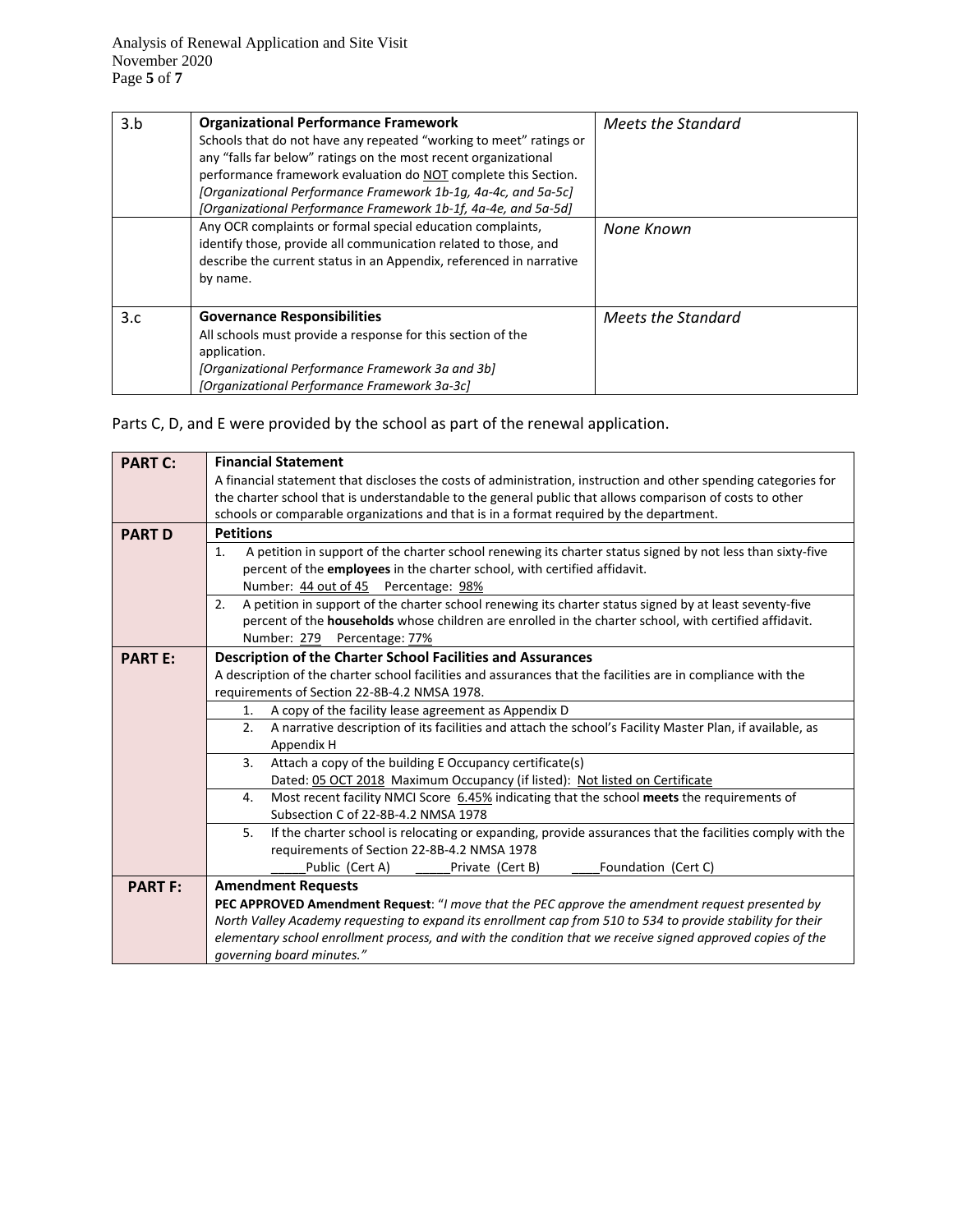## **North Valley Academy Stakeholder Interviews**

Stakeholder interviews were conducted on October 22, 2020 via the Zoom Meeting platform. The participants included fifteen (15) parents, eighteen (18) students, one (1) governing council member, and five (5) staff members.

Throughout the interview, parents repeatedly mentioned the involvement of teachers, staff, and parents at North Valley Academy. Several parents noted how teachers know all of the students even if they have not taught them. One parent described the school as being very family-oriented, while another considers the school "like a family." Parents named this sense of family, along with the ability to volunteer at the school, and the administration's openness to listen to suggestions and address concerns, as reasons they like the school. "I will pick North Valley Academy any day," one parent exclaimed while adding that she has referred the school to others. Parents believe the school is succeeding at its mission of providing a well-balanced education, through a rigorous focus on Mathematics, Language Arts, and an emphasis on Health and Wellness. "I never had a salad bar at school," said one parent, "The school is putting their money where their mouth is." When asked if the school communicates regularly, parents mentioned that Thursday Folders are given weekly and that they receive communication through text, emails, and phone calls when needed.

North Valley Academy students like that teachers know their names, even if they are in different classes. Students also appreciate their teachers' personalities and that they will take time in the morning and after school to help students if they are struggling. Students who are failing are required to attend mandatory office hours. When asked if there were any changes that they would make to the school, students mentioned more sports, more trash bins around the track, and more afterschool programs. One student would like to see specific afterschool time for kids that have problems with dyslexia. The same student is concerned that students with dyslexia are not getting as much time as they need during remote learning. A couple of students expressed that they feel like the principal doesn't always hear both sides of a story when students are sent to her office and that she automatically takes the side of the larger group. Most students believe that the overall environment and student behavior is good.

The governing board member interviewed has been part of the school for more than 10 years having originally been a parent of a student, prior to joining the board. She joined the board because she saw the importance of making North Valley Academy a better place for not just her child, but for all kids. The board views quarterly Istation data to determine what the head administrator needs to improve. When asked specifically about steps the Governing Board takes to ensure the head administrator is leading the school toward academic progress and growth, the board member stated that the board approves professional development requested by the head administrator. The head administrator is evaluated annually through a two board member committee. Fifth graders apparently lack interest in moving into the middle school portion of North Valley Academy, which leads to low enrollment in the middle school. The board member would like to see this change. The board member noted that she is concerned about complaints of bullying in the school. Regarding finances, the business manager meets with the finance committee monthly and then discusses financials with the whole board.

Staff emphasized work on the health and well-being portion of the school's mission. Kids are expected to get outside and move when on campus and are required to do a few laps around the school's track prior to playing during recess. One teacher explained how she does lessons about self-esteem and working with others during virtual learning. "We work really hard making sure they are healthy in body and spirit," she added. Staff reported having already had a lot of professional development this year. One professional development training was on cultural and linguistic responsiveness. A couple of